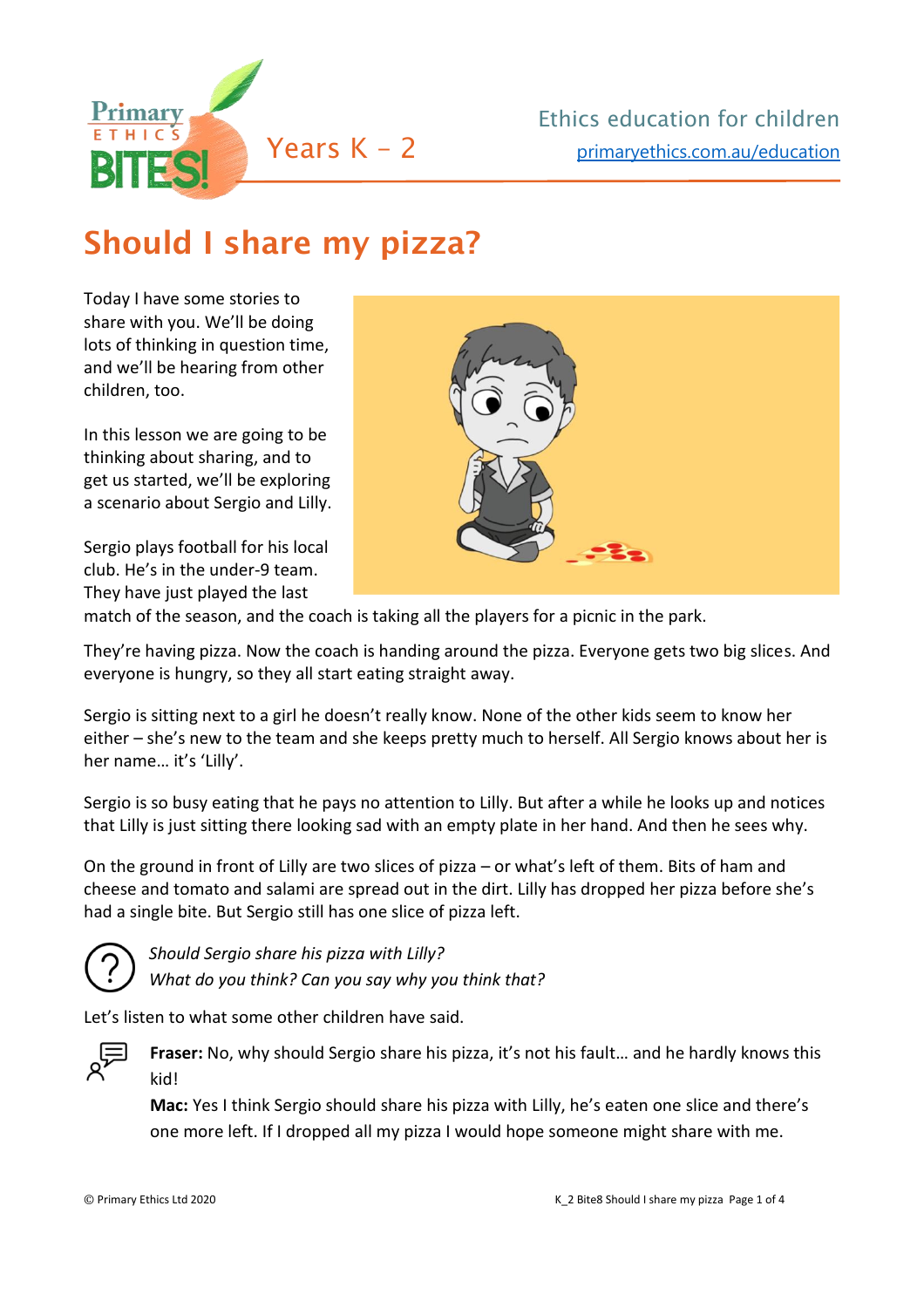

**Emma:** Well… Sergio may not know her very well, but Lilly is part of the team so I think he should share.

**Fraser:** Why should it just be Sergio who shares – there are lots of other kids there.

Okay, in the story, Sergio didn't see Lilly drop her pizza, so he doesn't know what happened.



*What if Sergio did know?* 

*What if Sergio had seen Lilly fooling and he knows that's why she dropped her pizza on the ground?*

*If that was the case, should Sergio share his pizza with Lilly?*

What do some other children think about this?



**Fraser:** No, Lilly needs to learn a lesson – this is what happens if you're silly. **Emma:** She's already learnt her lesson. It says in the story that Lilly's sad, so I don't think she should have to go hungry.

**Mac:** But Sergio might be really hungry…



*Okay … what if Sergio is really hungry … does that make it okay not to share his pizza with Lilly?* 

Let's hear what some other children are thinking.



**Emma:** Well, he could give Lilly half a slice.

**Fraser:** Sergio's already had one slice, so he can't be as hungry as Lilly. **Emma:** I don't think you have to share your stuff if you really need it yourself.

So let's think about a slightly different situation…



*What if it wasn't Lilly who dropped her pizza but Sergio's best friend. Would that make a difference? Should Sergio share his pizza with his best friend? What do you think?*

What do some other children think about this?



**Fraser:** Yes, if it's your best friend you sort of have to look out for them.

**Mac:** If it's your best friend, they would probably share with you, so you should share with them.

**Emma:** It shouldn't matter if it's your best friend or not. If sharing is the right thing to do, then you should share with whoever needs it.

To help us think more about sharing and whether we would share or not share, in this next scenario Charlie asks her best friend an important question…

This week is Book Week. Alaya loves Book Week and so do most of the other kids in her class. On Friday, everyone will come dressed as a character from their favourite book, and read a little bit of the story to the rest of the class. Last year, Alaya came as *Cat in the Hat* by Dr Seuss. She and her mum made the costume together and she read the story before bed the night before the parade.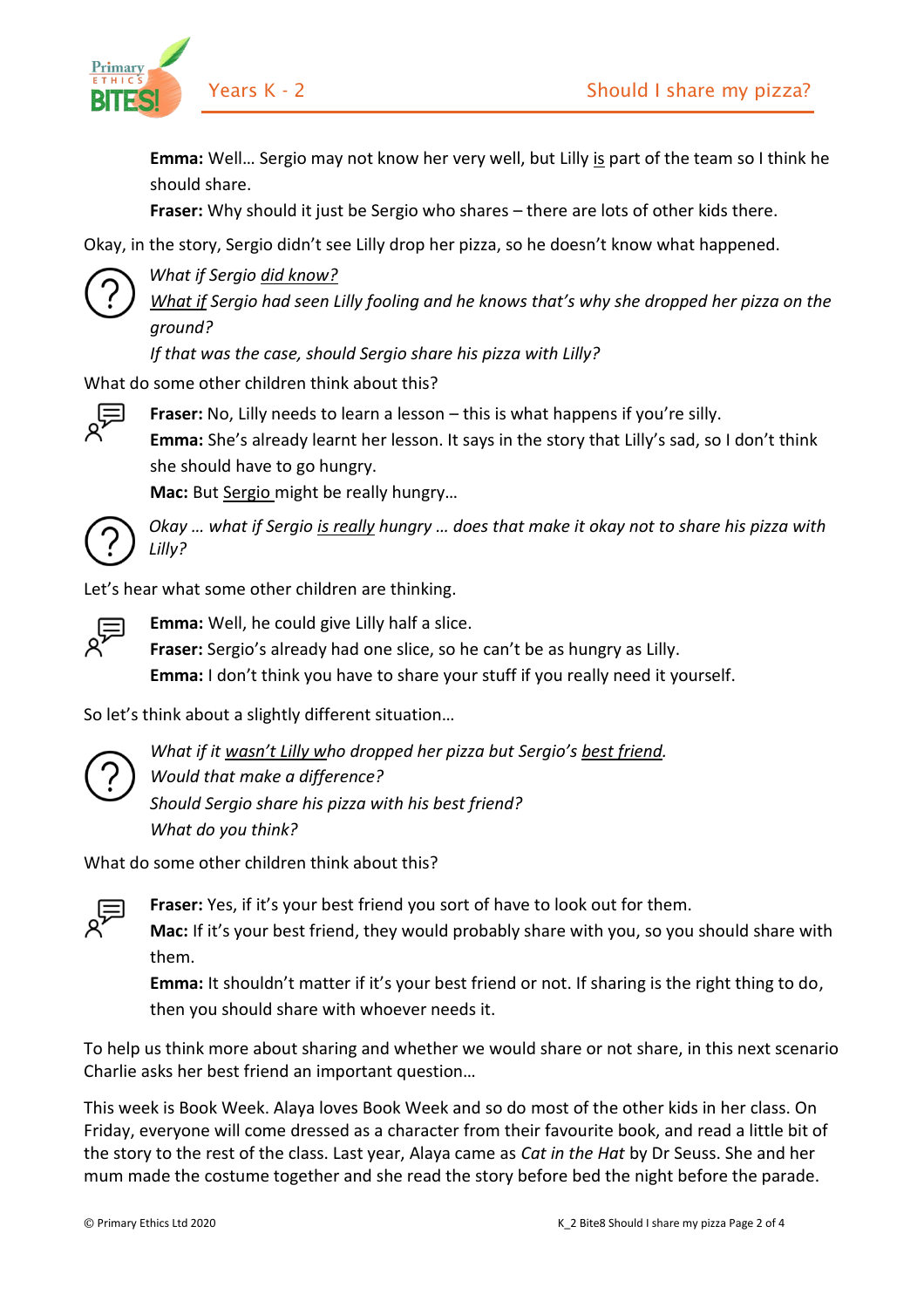

This year her favourite character is the Elf in the *Elf on the Shelf*. She already has most of her costume ready. She's borrowed her older brother's red track pants and red sweatshirt, and his red socks; she's dug out the red Santa hat from the Christmas box and, she's borrowed a pair of white gloves from her grandma. She plans to carry her book and a stuffed reindeer toy.

Now all she has to do is cut out the white collar from the piece of white felt in the craftbox at home and, just in case the felt can't be found, Alaya has decided she could use an old white pillow case. Alaya thinks this is going to be her greatest Book Week yet. 'I might even win first prize,' she thinks.

Charlie is Alaya's best friend. Charlie's really good at swimming, and she spends lots of time practising - in fact, she goes to the pool most days after school and doesn't have much time for anything else. And she always goes to bed early, because swimming so much makes her tired. Now Alaya is telling Charlie about her costume. 'It sounds great,' Charlie says. 'I'll have to start thinking about mine. I'm way behind - I haven't even worked out what character to be. And there's only two days to go.'

Next day, Charlie and Alaya are sitting together, at lunch time, when Charlie says, in a voice that doesn't sound quite like hers, 'Alaya, I need to ask you a favour.' 'Sure,' says Alaya 'you know you're my best friend.'

'It's about tomorrow's Book Week,' Charlie says. 'I'm not really ready. But I thought maybe I could dress up as Elf on the Shelf too. But I don't have a red hat – can I borrow your red hat and you can maybe make another one for yourself because I won't have time. …. Please?'

Alaya looks worried and says, 'But the Book Week Parade is tomorrow and I have to make my white collar tonight...and how will I make a hat as well? '



*Should Alaya let Charlie have the red hat for her costume? What do you think? Why do you think that?*

Let's hear what the other children are thinking.



**Emma:** I don't think so. Alaya has thought really hard about her costume and she would really like to win the prize for the best costume.

**Fraser:** Yeh, if she doesn't have her red hat it won't look as good. Charlie shouldn't have left it to the last minute.

**Emma:** Yeh…I don't know, maybe Charlie's just too tired to do anything much and she has to go to bed early because of her swimming practice.

**Mac:** Charlie is Alaya's best friend…

**Fraser:** But Charlie isn't being a very good friend – she's already copied Alaya's idea of Elf on the Shelf.

I wonder what you are thinking?



*Do you think Alaya should let Charlie have the red hat? Why do you think that?*